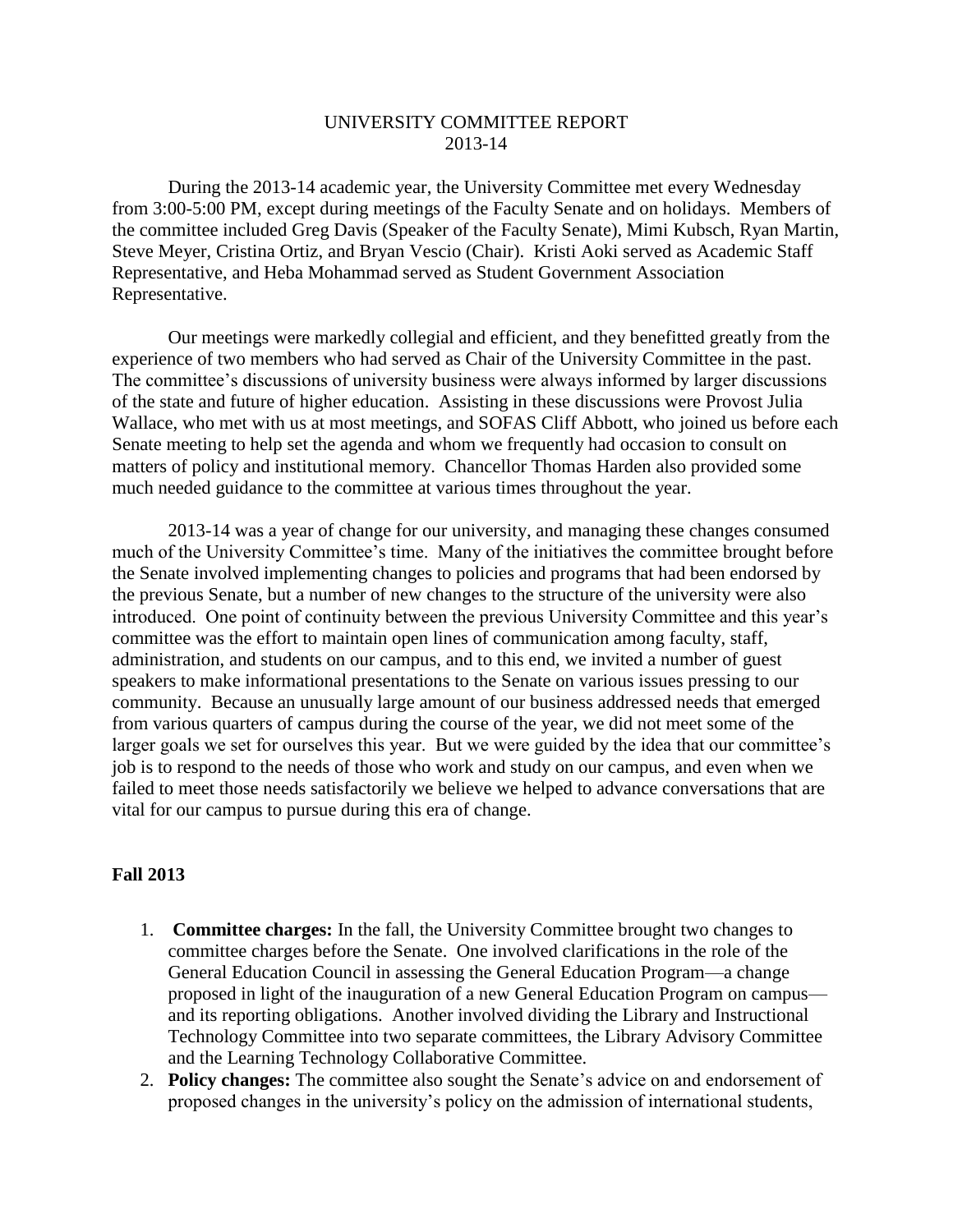changes aimed at ensuring that students for whom English is a second language are better prepared for their courses on our campus.

- 3. **Communication and Information:** The University Committee scheduled a number of presentations before the Senate to update faculty on a number of internal and external changes affecting our campus. Associate Provost Andrew Kersten and Registrar Amanda Hruska were invited to inform Senators about the transition to Courseleaf software for the management of catalogs, course changes, and advising. In the fall of 2013, Chancellor Harden had pledged to provide earlier and more frequent information about budget issues and plans for addressing them, and to that end he made a presentation to the Senate on the administration's progress in crafting a budget and further budget challenges that might arise in the next year. Much of our time at University Committee meetings in the fall was devoted to discussion of the crisis in enrollment that is upon us, and our many discussions with the Provost and Dean of Enrollment Services Mike Stearney led to an open forum at Senate in which Dean Stearney presented data and projections and discussed ways of addressing the problem with faculty.
- 4. **Resolutions:** At the end of the fall semester, the University Committee also introduced a resolution supporting the Scholarship of Teaching and Learning, which also produced a useful discussion of the role of this increasingly prominent form of scholarship on our campus.

## **Spring 2014**

- 1. **Chancellor Search Committee:** Chancellor Harden's announcement that he would be stepping down and the timeline announced by the UW-System for the search for his successor created a flurry of activity on the part of the University Committee over winter break. The committee had to assemble a large committee at fairly short notice, but the committee was in place and began its work by the middle of January.
- 2. **Committee Charges/Code Changes:** In the spring, code changes were passed to alter slightly the composition of the Academic Actions committee and to clarify the ability of Graduate Faculty to serve as voting members of more than one graduate program.
- 3. **Programs:** Two important changes to academic programs were considered by the Senate, but only one was endorsed. Two of the newly-approved Engineering Technology programs were designated as Professional Programs, exempting them from the requirement of an interdisciplinary minor. The committee also brought to the Senate a proposal to eliminate the requirement of upper-level credits for a minor, but that proposal was rejected on the basis of concerns about maintaining the rigor of minors.
- 4. **Policies:** At the behest of various constituencies across campus, the committee presented a number of policy changes to the Senate, some of which were more successful than others. Associate Provost Andrew Kersten earned approval from the Senate for a proposal to alter the way the university grants posthumous degrees, and the Committee of Six Full Professors' proposed changes to guidelines for promotion to Full Professor were accepted after a protracted but useful debate about standards for scholarship. Two policies that did not fare so well, however, were a proposed policy on the teaching of self-authored texts that was brought to Senate at the request of Deans and unit chairs and a proposal for defining essential job functions that was suggested by some unit chairs and Human Resources. Both these proposals were perceived by many Senators as unwarranted efforts to curtail faculty rights, which is certainly understandable in a